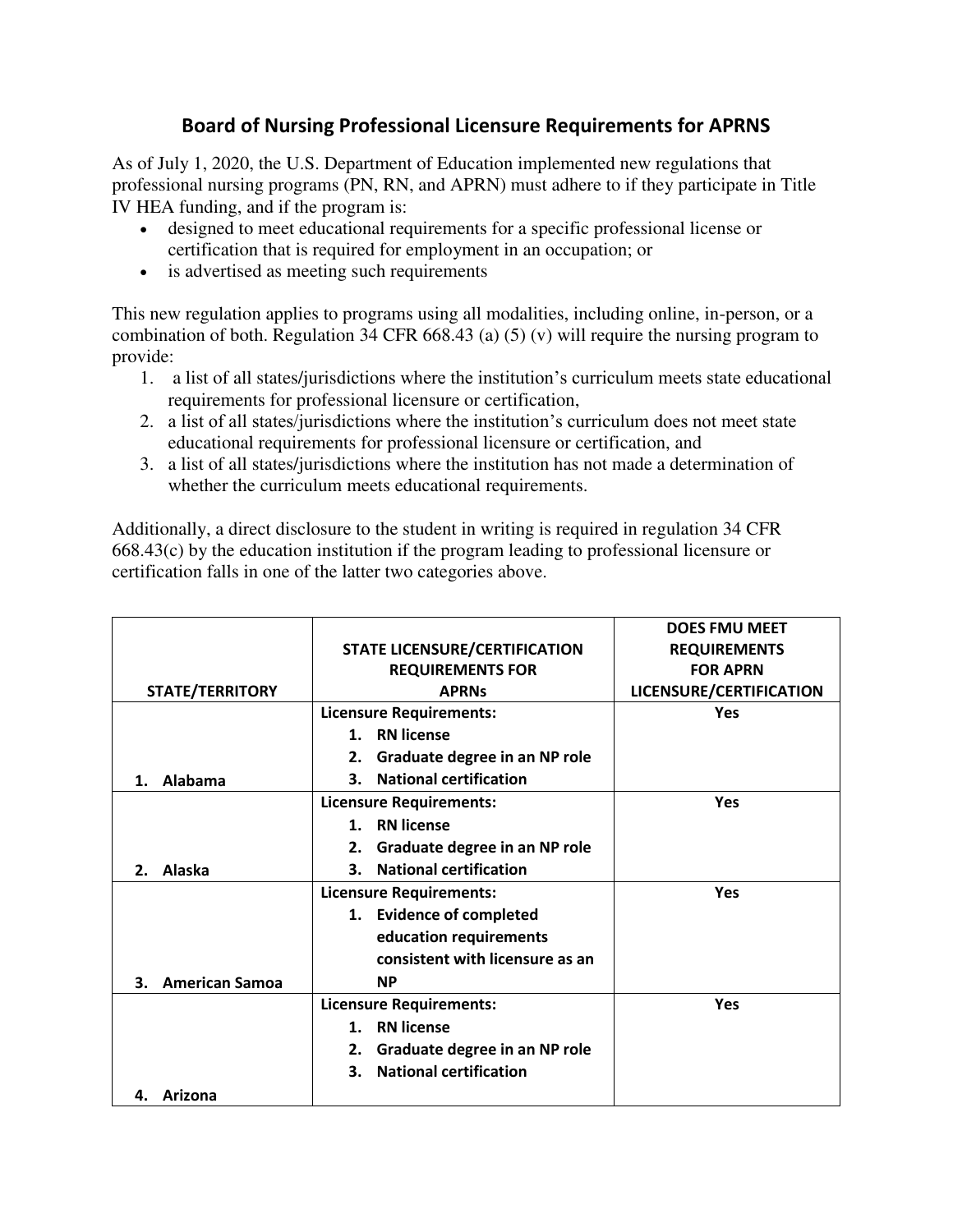|                          | <b>Licensure Requirements:</b>           | <b>Yes</b> |
|--------------------------|------------------------------------------|------------|
|                          | <b>RN</b> license<br>1.                  |            |
|                          | Graduate degree in an NP role<br>2.      |            |
| <b>Arkansas</b><br>5.    | <b>National certification</b><br>3.      |            |
|                          | <b>Licensure Requirements:</b>           | <b>Yes</b> |
|                          | 1. RN license                            |            |
| California<br>6.         | Graduate degree in an NP role<br>2.      |            |
|                          | <b>Licensure Requirements:</b>           | Yes        |
|                          | <b>RN</b> license<br>1.                  |            |
|                          | 2. Graduate degree in an NP role         |            |
| Colorado<br>7.           | <b>National certification</b><br>3.      |            |
|                          | <b>Licensure Requirements:</b>           | Yes        |
|                          | <b>RN</b> license<br>1.                  |            |
|                          | Graduate degree in an NP role<br>2.      |            |
| <b>Connecticut</b><br>8. | 3. National certification                |            |
|                          | <b>Licensure Requirements:</b>           | Yes        |
|                          | <b>RN</b> license<br>1.                  |            |
|                          | 2. Graduate degree in an NP role         |            |
| <b>Delaware</b><br>9.    | <b>National certification</b><br>3.      |            |
|                          | <b>Licensure Requirements:</b>           | <b>Yes</b> |
|                          | <b>RN</b> license<br>1.                  |            |
|                          | <b>Completion of an NP program</b><br>2. |            |
| 10. District of Columbia | <b>National certification</b><br>3.      |            |
|                          | <b>Licensure Requirements:</b>           | Yes        |
|                          | 1. RN license                            |            |
|                          | Graduate degree in an NP role<br>2.      |            |
| 11. Florida              | <b>National certification</b><br>3.      |            |
|                          | <b>Licensure Requirements:</b>           | <b>Yes</b> |
|                          | <b>RN</b> license<br>1.                  |            |
|                          | 2. Graduate degree in an NP role         |            |
| 12. Georgia              | 3. National certification                |            |
|                          | <b>Licensure Requirements:</b>           | Yes        |
|                          | 1. RN license                            |            |
|                          | Graduate degree in an NP role<br>2.      |            |
| 13. Guam                 | 3. National certification                |            |
|                          | <b>Licensure Requirements:</b>           | Yes        |
|                          | 1. RN license                            |            |
|                          | Graduate degree in an NP role<br>2.      |            |
| 14. Hawaii               | 3. National certification                |            |
|                          | <b>Licensure Requirements:</b>           | <b>Yes</b> |
|                          | <b>RN</b> license<br>1.                  |            |
|                          | 2. Graduate degree in an NP role         |            |
|                          | 3. National certification                |            |
| 15. Idaho                |                                          |            |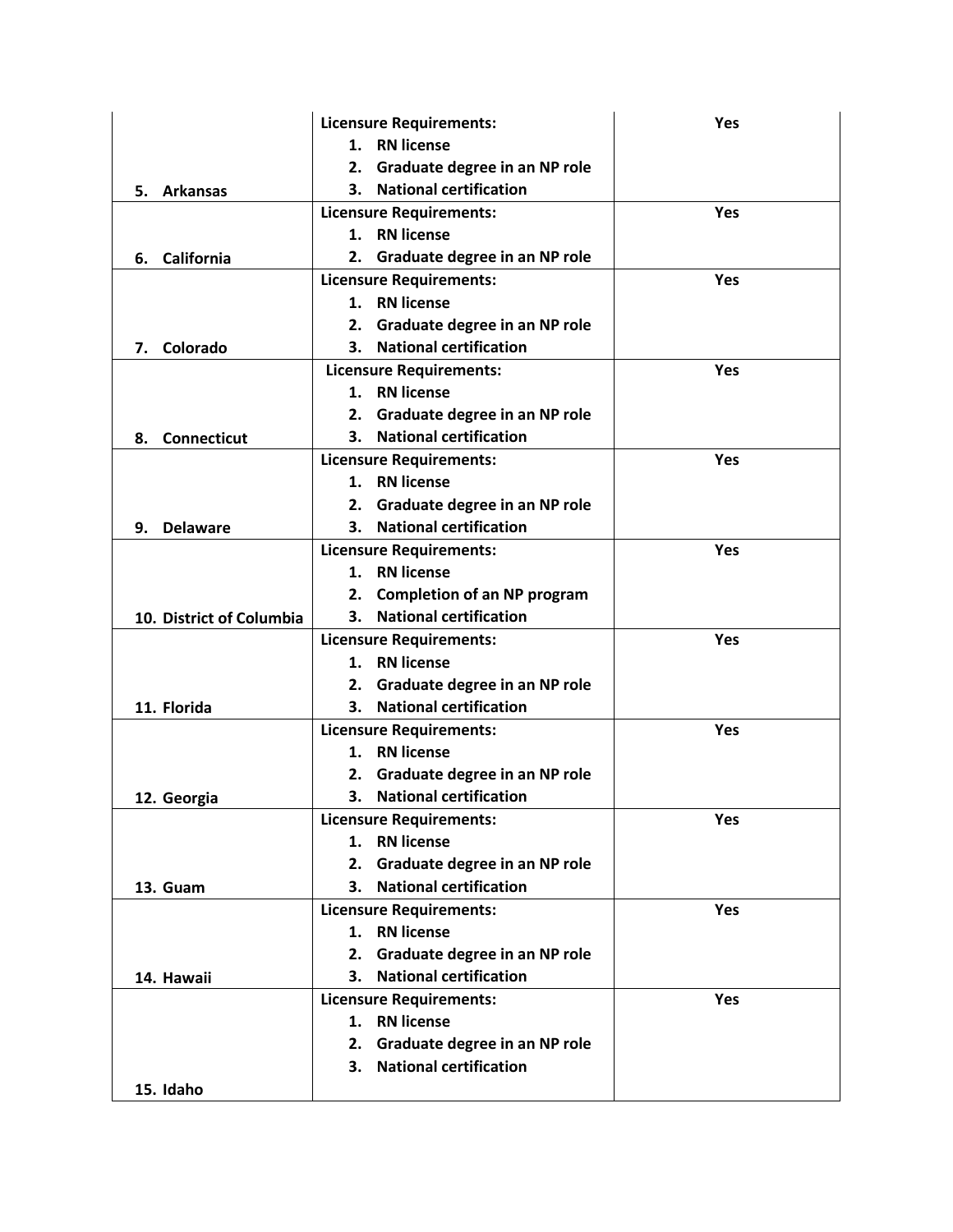|                   | <b>Licensure Requirements:</b>        | <b>Yes</b> |
|-------------------|---------------------------------------|------------|
|                   | 1. RN license                         |            |
|                   | Graduate degree in an NP role<br>2.   |            |
| 16. Illinois      | <b>National certification</b><br>3.   |            |
|                   | <b>Licensure Requirements:</b>        | <b>Yes</b> |
|                   | 1. RN license                         |            |
|                   | Graduate degree in an NP role<br>2.   |            |
| 17. Indiana       | <b>National certification</b><br>3.   |            |
|                   | <b>Licensure Requirements:</b>        | Yes        |
|                   | 1. RN license                         |            |
|                   | 2. Graduate degree in an NP role      |            |
| 18. lowa          | <b>National certification</b><br>3.   |            |
|                   | <b>Licensure Requirements:</b>        | <b>Yes</b> |
|                   | <b>RN</b> license<br>1.               |            |
| 19. Kansas        | 2. Graduate degree in an NP role      |            |
|                   | <b>Licensure Requirements:</b>        | Yes        |
|                   | <b>RN</b> license<br>1.               |            |
|                   | 2. Graduate degree in an NP role      |            |
| 20. Kentucky      | <b>National certification</b><br>3. . |            |
|                   | <b>Licensure Requirements:</b>        | <b>Yes</b> |
|                   | 1. RN license                         |            |
|                   | 2. Graduate degree in an NP role      |            |
| 21. Louisiana     | <b>National certification</b><br>3. . |            |
|                   | <b>Licensure Requirements:</b>        | <b>Yes</b> |
|                   | 1. RN license                         |            |
|                   | 2. Graduation from an NP              |            |
|                   | program                               |            |
| 22. Maine         | 3. National certification             |            |
|                   | <b>Licensure Requirements:</b>        | Yes        |
|                   | 1. RN license                         |            |
|                   | 2. Graduation from an NP              |            |
|                   | program                               |            |
| 23. Maryland      | 3. National certification             |            |
|                   | <b>Licensure Requirements:</b>        | Yes        |
|                   | <b>RN</b> license<br>1.               |            |
|                   | Graduate degree in an NP role<br>2.   |            |
| 24. Massachusetts | <b>National certification</b><br>3.   |            |
|                   | <b>Licensure Requirements:</b>        | <b>Yes</b> |
|                   | <b>RN</b> license<br>1.               |            |
| 25. Michigan      | <b>National certification</b><br>2.   |            |
|                   | <b>Licensure Requirements:</b>        | Yes        |
|                   | 1. RN license                         |            |
|                   | Graduate degree in an NP role<br>2.   |            |
| 26. Minnesota     | <b>National certification</b><br>3.   |            |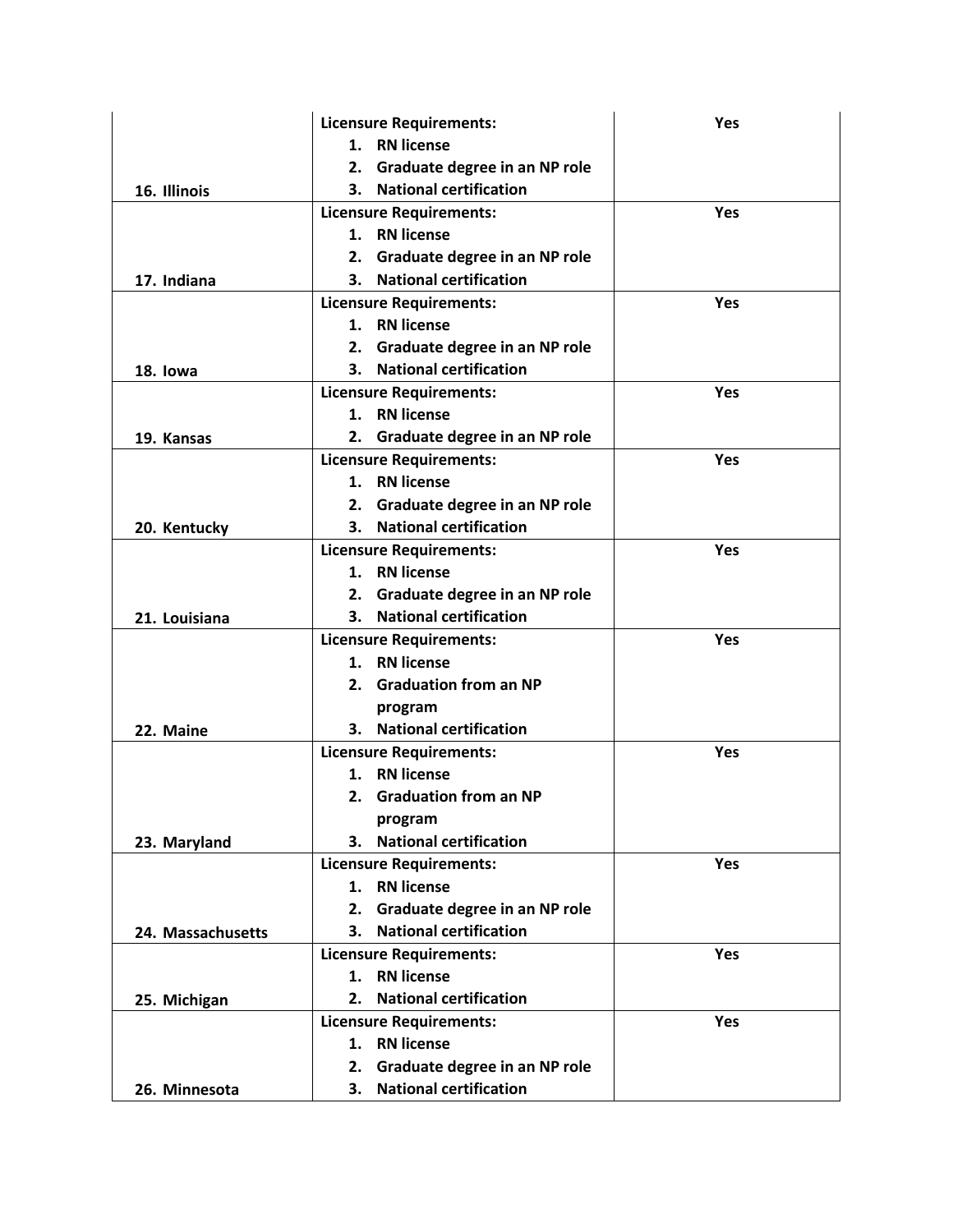|                    | <b>Licensure Requirements:</b>      | <b>Yes</b> |
|--------------------|-------------------------------------|------------|
|                    | 1. RN license                       |            |
|                    | Graduate degree in an NP role<br>2. |            |
| 27. Mississippi    | <b>National certification</b><br>3. |            |
|                    | <b>Licensure Requirements:</b>      | <b>Yes</b> |
|                    | 1. RN license                       |            |
|                    | 2. Graduation from an NP            |            |
|                    | program                             |            |
| 28. Missouri       | 3. National certification           |            |
|                    | <b>Licensure Requirements:</b>      | <b>Yes</b> |
|                    | 1. RN license                       |            |
|                    | 2. Graduation from an NP            |            |
|                    | program                             |            |
| 29. Montana        | 3. National certification           |            |
|                    | <b>Licensure Requirements:</b>      | <b>Yes</b> |
|                    | 1. RN license                       |            |
|                    | Graduate degree in an NP role<br>2. |            |
| 30. Nebraska       | <b>National certification</b><br>3. |            |
|                    | <b>Licensure Requirements:</b>      | <b>Yes</b> |
|                    | 1. RN license                       |            |
|                    | 2. Graduate degree in an NP role    |            |
| 31. Nevada         | <b>National certification</b><br>3. |            |
|                    | <b>Licensure Requirements:</b>      | Yes        |
|                    | <b>RN</b> license<br>1.             |            |
|                    | 2. Graduate degree in an NP role    |            |
| 32. New Hampshire  | 3. National certification           |            |
|                    | <b>Licensure Requirements:</b>      | Yes        |
|                    | <b>RN</b> license<br>1.             |            |
|                    | 2. Graduation from an NP            |            |
|                    | program                             |            |
| 33. New Jersey     | 3. National certification           |            |
|                    | <b>Licensure Requirements:</b>      | Yes        |
|                    | <b>RN</b> license<br>1.             |            |
|                    | Graduate degree in an NP role<br>2. |            |
| 34. New Mexico     | 3. National certification           |            |
|                    | <b>Licensure Requirements:</b>      | <b>Yes</b> |
|                    | 1. RN license                       |            |
|                    | 2. Graduate degree in an NP role    |            |
| 35. New York       | or National certification           |            |
|                    | <b>Licensure Requirements:</b>      | Yes        |
|                    | <b>RN</b> license<br>1.             |            |
|                    | 2. National certification           |            |
|                    |                                     |            |
| 36. North Carolina |                                     |            |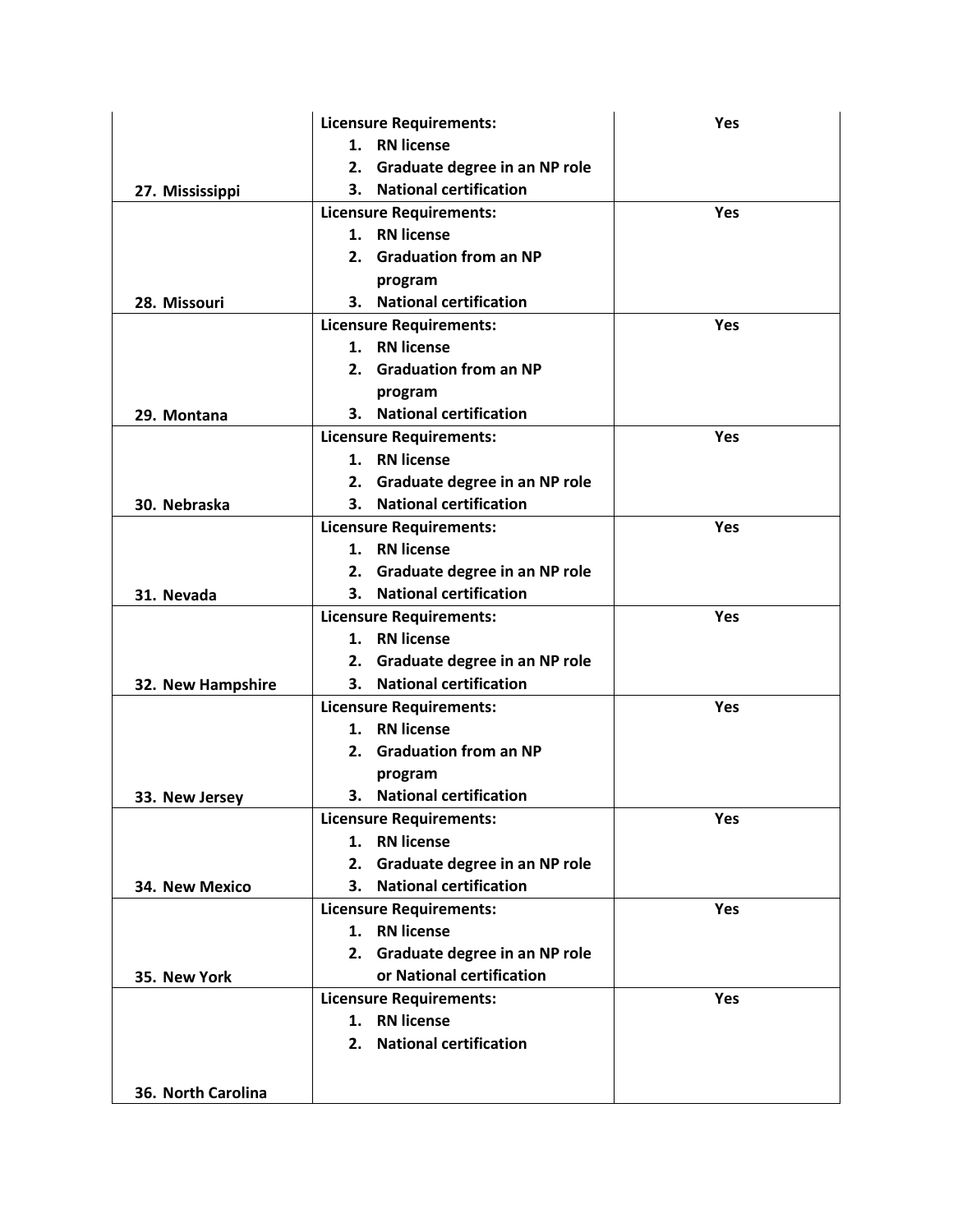|                    | <b>Licensure Requirements:</b>        | <b>Yes</b> |
|--------------------|---------------------------------------|------------|
|                    | <b>RN</b> license<br>1.               |            |
|                    | Graduate degree in an NP role<br>2.   |            |
| 37. North Dakota   | <b>National certification</b><br>3.   |            |
|                    | <b>Licensure Requirements:</b>        | <b>Yes</b> |
|                    | 1. RN license                         |            |
|                    | Graduate degree in an NP role<br>2.   |            |
| <b>38. Ohio</b>    | <b>National certification</b><br>3.   |            |
|                    | <b>Licensure Requirements:</b>        | Yes        |
|                    | 1. RN license                         |            |
|                    | Graduate degree in an NP role<br>2.   |            |
| 39. Oklahoma       | <b>National certification</b><br>3.   |            |
|                    | <b>Licensure Requirements:</b>        | <b>Yes</b> |
|                    | <b>RN</b> license<br>1.               |            |
|                    | 2. Graduate degree in an NP role      |            |
| 40. Oregon         | <b>National certification</b>         |            |
|                    | <b>Licensure Requirements:</b>        | Yes        |
|                    | <b>RN</b> license<br>1.               |            |
|                    | Graduate degree in an NP role<br>2.   |            |
| 41. Pennsylvania   | 3. National certification             |            |
|                    | <b>Licensure Requirements:</b>        | Yes        |
|                    | <b>RN</b> license<br>1.               |            |
|                    | 2. Graduate degree in an NP role      |            |
| 42. Puerto Rico    | <b>National certification</b><br>3. . |            |
|                    | <b>Licensure Requirements:</b>        | <b>Yes</b> |
|                    | <b>RN</b> license<br>1.               |            |
|                    | Graduate degree in an NP role<br>2.   |            |
| 43. Rhode Island   | <b>National certification</b><br>3.   |            |
|                    | <b>Licensure Requirements:</b>        | Yes        |
|                    | 1. RN license                         |            |
|                    | 2. Graduate degree in an NP role      |            |
| 44. South Carolina | 3. National certification             |            |
|                    | <b>Licensure Requirements:</b>        | Yes        |
|                    | <b>RN</b> license<br>1.               |            |
| 45. South Dakota   | <b>National certification</b><br>2.   |            |
|                    | <b>Licensure Requirements:</b>        | Yes        |
|                    | <b>RN</b> license<br>1.               |            |
|                    | Graduate degree in an NP role<br>2.   |            |
| 46. Tennessee      | <b>National certification</b><br>3.   |            |
|                    | <b>Licensure Requirements:</b>        | Yes        |
|                    | <b>RN</b> license<br>1.               |            |
|                    | 2. Graduate degree in an NP role      |            |
|                    | <b>National certification</b><br>3.   |            |
| 47. Texas          |                                       |            |